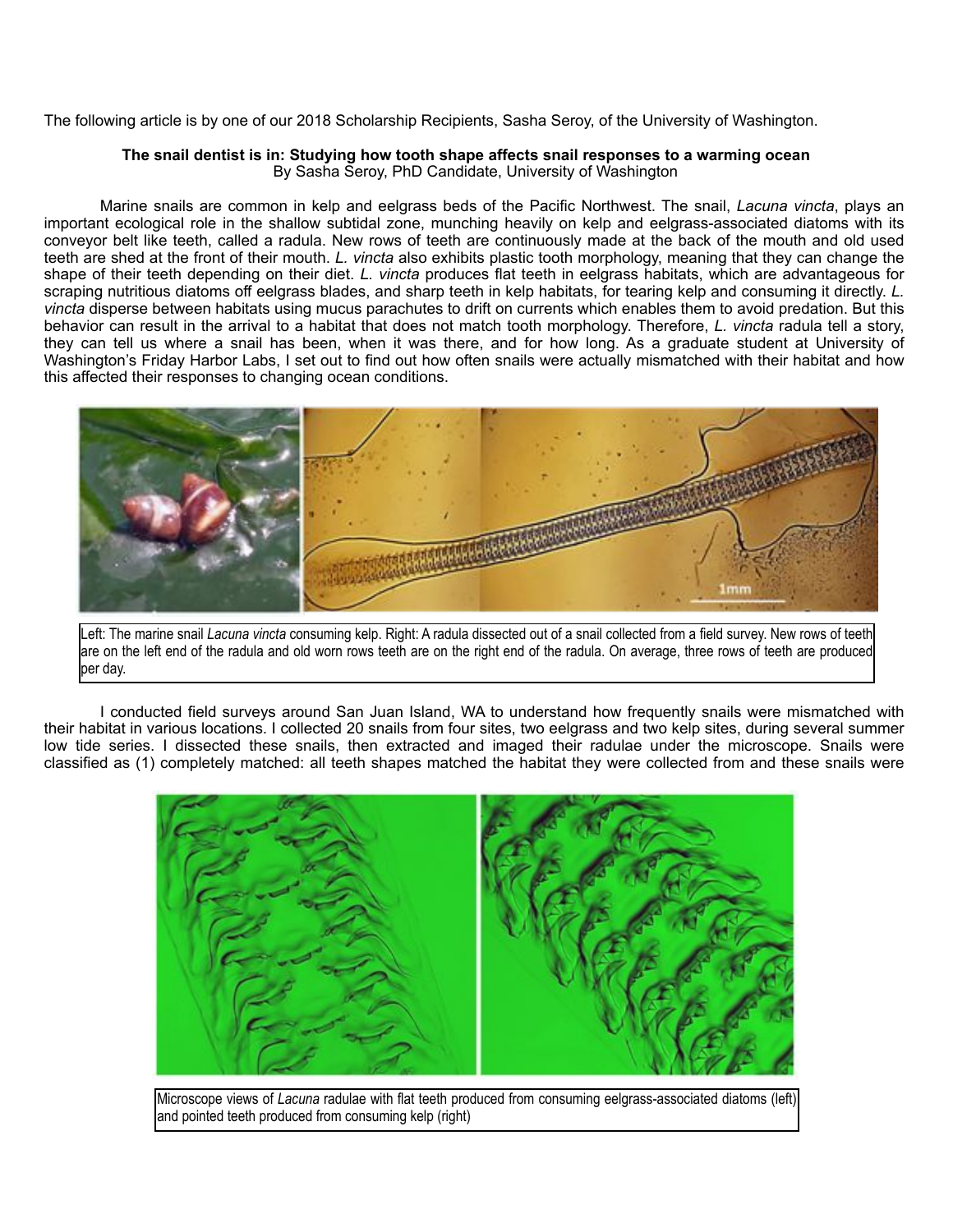assumed residents of that site, (2) transitioning: newly-formed teeth matched the habitat they were collected from but old teeth did not, signifying the snail was a recent arrival to the site, or completely mismatched: all teeth were the wrong shape for the habitat they were collected from, signifying the snail was a new arrival to the habitat. In eelgrass beds, the amount of matched snails increased throughout the summer, potentially indicating immigration to these habitats to take advantage of eelgrass-associated diatoms which only grow in the summer. In kelp beds, the proportion of matched snails decreased over the summer, potentially indicating dispersal away from these sites.

 I also designed, constructed and deployed current speed sensors to investigate how the snail dispersal patterns I uncovered with radulae imaging might be affected by water flow. I measured current speeds at each site to see if there was a relationship between flow speed and the proportions of snails whose radula did not match the habitat. Faster current speeds corresponded with more mismatched snails at kelp sites but not at eelgrass sites. This suggests that snails may have stayed at eelgrass sites even when flow speeds were high, potentially to take advantage of the high quality food in these habitats.

 Because field surveys showed that snails commonly had a radula that was mismatched with their habitats, I wanted to know how radula morphology might affect snails' responses to warming ocean temperatures. I conducted lab experiments to measure reproductive output of snails whose radula was matched and mismatched with their food source over a range of temperatures. Over the range of 12°C-20°C, snail reproductive output was not very sensitive to temperature. But tooth shape and diet were important! Snails that consumed eelgrass-associated diatoms with matched teeth produced nearly 3 times more eggs than those with matched teeth on kelp! Snails that were matched on eelgrass also produced more eggs than those that were mismatched on eelgrass.



Left - A microcontroller-based current speed sensor deployed in the field. Top view of the sensor. Right - The current sensor suspended in a flow tank at Friday Harbor Labs for calibration. Bottom view of the sensor. Propeller mechanism was constructed from 3D printed components.



Left - The experimental setup with chambers containing snails at different water temperatures with matched or mismatched radulae. Egg production was monitored throughout the experiment. Right - A picture of an egg mass laid by *Lacuna vincta*, approximately 2mm in diameter.